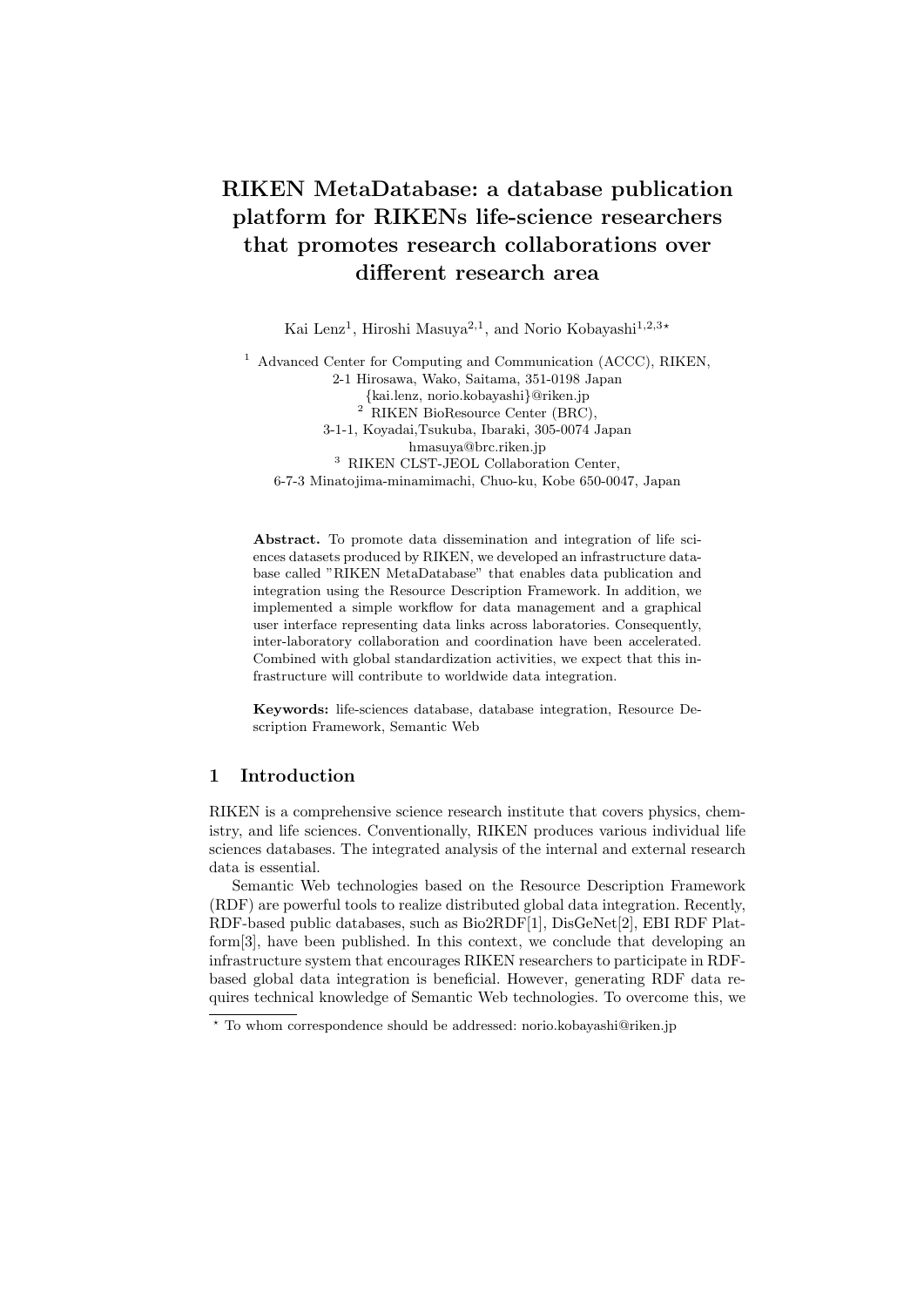have developed a database platform, which we refer to as RIKEN MetaDatabase, that realizes database integration among different life science fields. In this study, we provide an overview of its design and implementation.

## 2 Requirements

The RIKEN MetaDatabase assumes two user types: data viewers and data publishers. The main requirement of the system is to ensure simple and useful operations by both user types.

For data viewers, the requirements are as follows: 1) enabling users to find datasets via a simple graphical interface (GUI) and 2) showing the interrelations of data entities across databases.

For data publishers, RDF data generation should be handled by biologists who are unfamiliar with Semantic Web technologies. The platform supports a tabular form RDF data, which is frequently used in life sciences, to enable biologists to create RDF data more easily.

#### 3 Implementation

## 3.1 Spreadsheet for RDF data generation

As described above, the core methodology that allows biologists to generate RDF data is the introduction of a tabular form that can be implemented using a spreadsheet application. Figure 1 shows an example of a Microsoft Excel spreadsheet.

|   | English caption  | List of databases                                                              | ltheme                              | dataT vpe                                 | species                                        |
|---|------------------|--------------------------------------------------------------------------------|-------------------------------------|-------------------------------------------|------------------------------------------------|
|   | Japanese caption | データベース一覧                                                                       | 対象                                  | データ種                                      | 生物種                                            |
|   | Property URI     |                                                                                | foaf:primaryTopic                   | dcattheme                                 | dcattorganism                                  |
|   | Data type        | void:Dataset                                                                   | metadb catalog BioTarget            | metadb catalog:BioDataTvpe                | owlClass                                       |
|   |                  | metadb dbrikenbro mouse                                                        | metadb catalog:BioTarget/genome     | metadb catalog:BioDataTvoe/Image Movie    | http://purl.obolibrarv.org/obo/NCBITaxon 10090 |
|   |                  | metadb dibartade                                                               | metadb catalog:BioTarget/genome     | metadb catalog:BioDataTvoe/GeneExpression | http://purl.obolibrary.org/obo/NCBITaxon 3702  |
|   |                  | metadb dbread                                                                  | metadb catalog BioTarget/transcript | metadb.catalog:BioDataType/GeneExpression | http://purl.obolibrary.org/obo/NCBITaxon.10090 |
|   |                  | metadb db:chloroplastFunction                                                  | metadb catalog BioTarget/genome     | metadb catalog:BioDataType/Image Movie    |                                                |
| 9 |                  | metadb db:hatodas                                                              | metadb catalog@ioTarget/protein     | metadb catalog:BioDataT voe/Sequence      |                                                |
|   |                  | matarih divantibioticoMosturalCompounds matarih catalogRioTargat/drug chamical |                                     | materih natalo mRinDataTuna /Structura    |                                                |

Fig. 1. Spreadsheet describing RIKEN Database Directory

In the spreadsheet, a table, column names, and data cells correspond to a class, properties and instances/literals, respectively, and the spreadsheet corresponds to a database that can be represented as an RDF graph. In a single Microsoft Excel workbook, users can define or update a graph (database) with multiple classes (tables), properties, instances, and triples.

#### 3.2 Database management platform

The RIKEN MetaDatabase is implemented as a web server that connects a backend RDF triple store to a GUI accessed via a web browser. In addition, a SPARQL endpoint acts as an application programming interface (API). We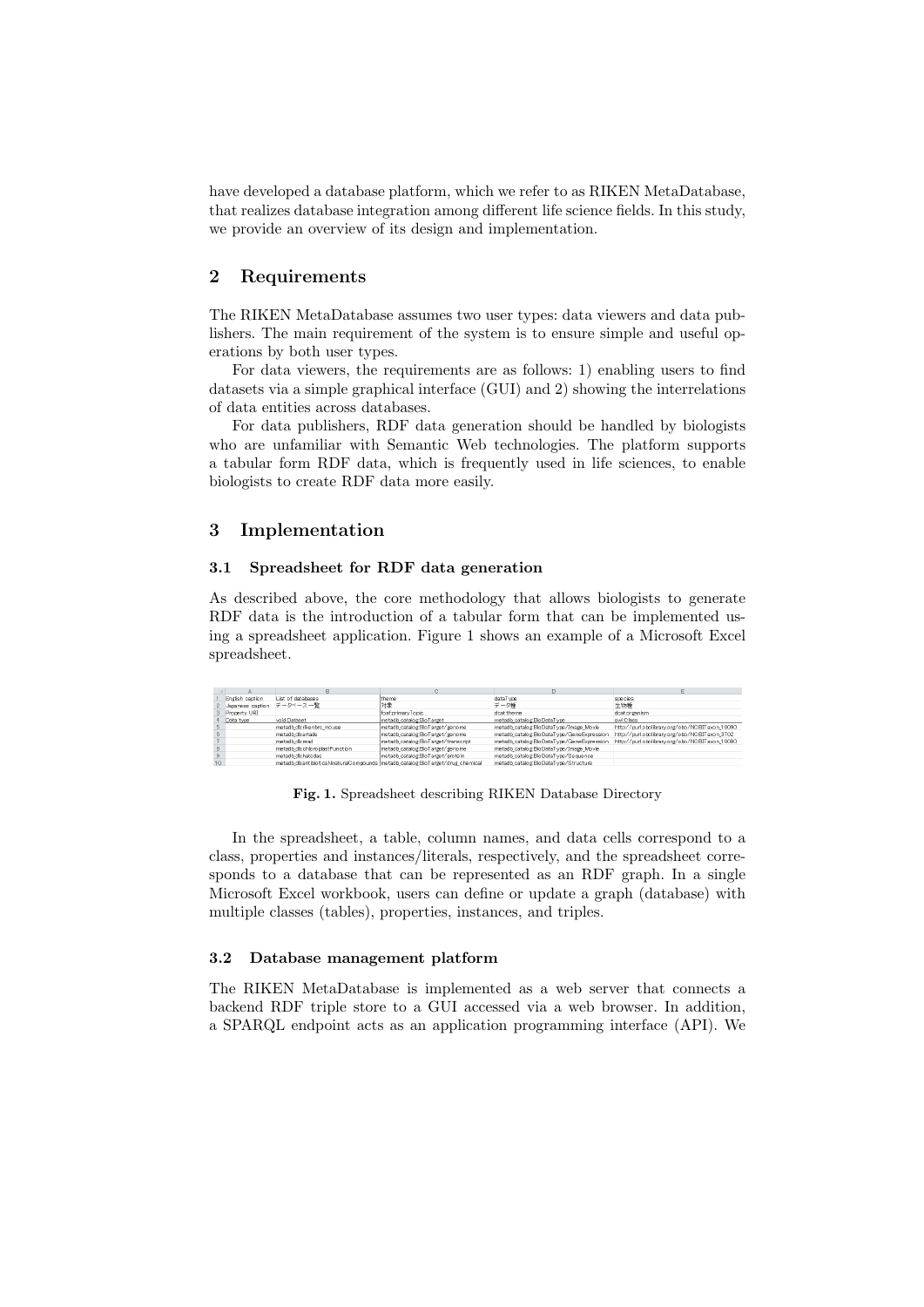employ two virtual machines(VMs) on our private cloud, i.e., the "RIKEN Cloud Service". One VM provides the GUI, and the other hosts Virtuoso as the backend RDF triple store. With cloud computing, database publishers using the RIKEN MetaDatabase do not require to configure hardware or use external software. The GUI reproduces the tabular list defined by the spreadsheet (Fig. 2).



Fig. 2. RIKEN MetaDatabase graphical user interface. (A) SPARQL application programming interface and (B) tabular list

The RIKEN MetaDatabase has a "built-in" database, i.e., the RIKEN Database Directory (http://metadb.riken.jp/metadb/db/DBcatalog), that list the metadata in order to easily find the RIKEN databases.

# 4 Activities

As of July 2016, there were 110 individual databases, 21 ontologies, and 152,784,620 RDF triples registered in the RIKEN MetaDatabase. These databases as well as the non-RDF-based databases published by RIKEN are also listed in the specialized RIKEN Database Directory. The RIKEN Database Directory is designed to be data-compatible with the IntegBio Database Catalog, which is a portal site for life sciences database integration by four ministries of Japan.

This system realizes data-mediated collaboration among the RIKEN database developers. Figure 3 shows the examples of the common uses of URIs across databases, where multiple databases have multiple inter-reletions with other datasets (databases and ontologies) via common URIs.